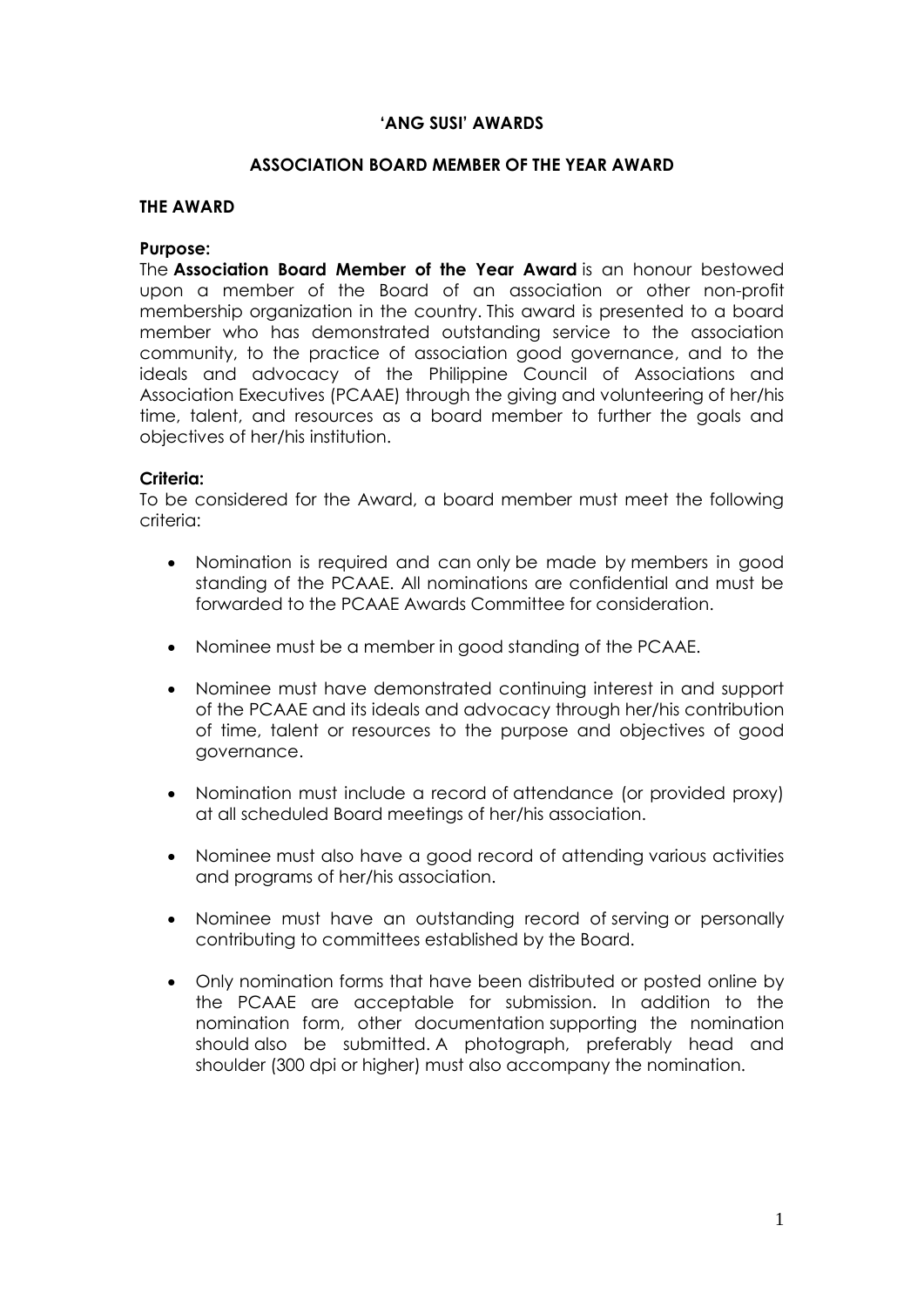## **Timing**:

Nomination forms and all supporting materials should be received by the Awards Committee no later than **September 08, 2018**.

## **Selection Methodology:**

The Awards Committee will review all nominations and determine the recipient. The decision of the Awards Committee is final. The award recipient will be officially presented during the Associations Summit 6 'Ang Susi' Awards Night and Gala Dinner on November 23, 2018 at the Subic Bay Exhibition and Convention Center, Zambales.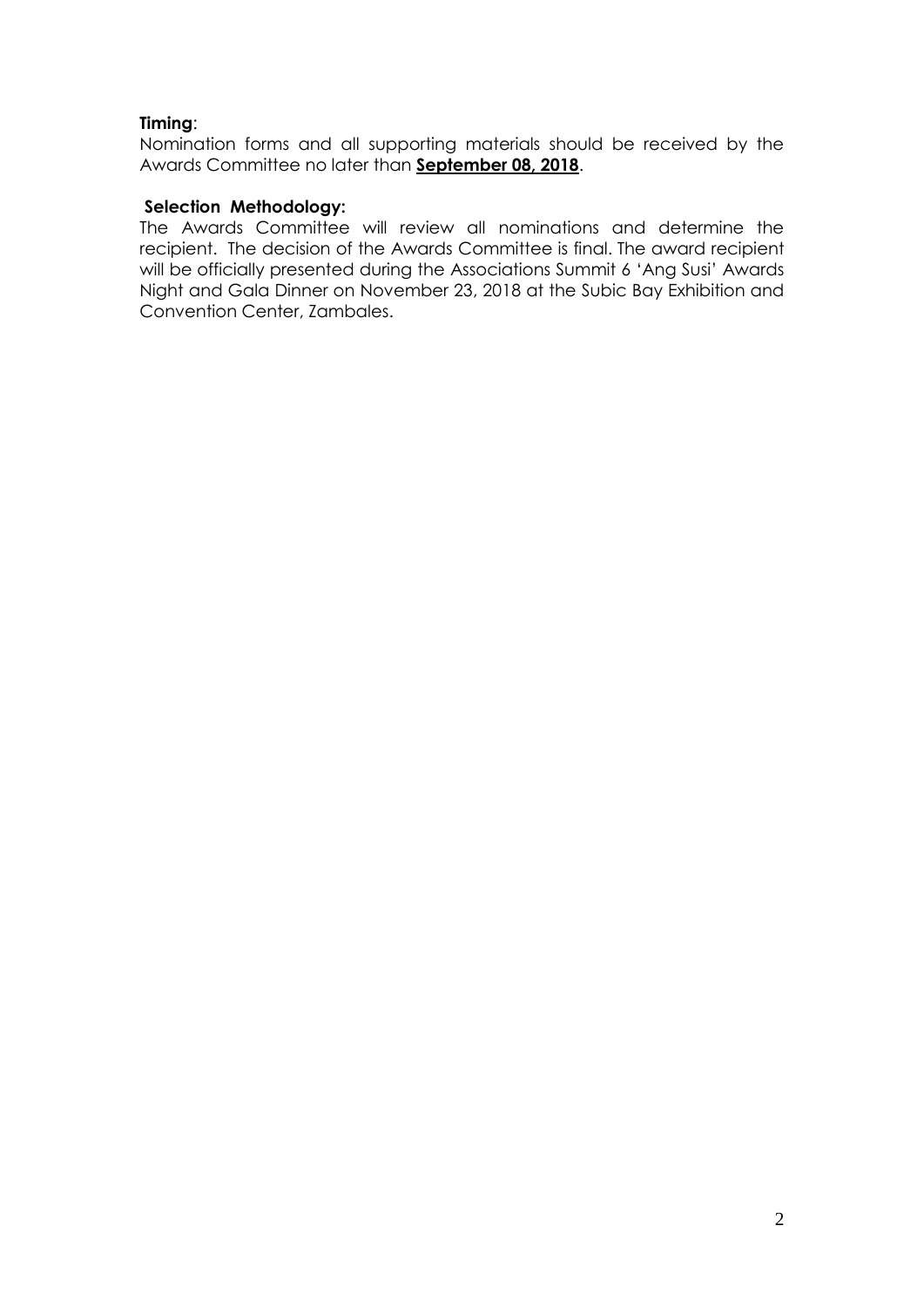The PCAAE "Association Executive of the Year" Award (AEYA) is an individual recognition to an Association Executive who has contributed significantly to the advancement of the association management profession and to the entire association community as a key leader in a membership-based/nonprofit organization and has demonstrated outstanding achievements in advancing the mission of that organization.

## **CRITERIA**

The Awards Board shall consider the long-term career achievements of the nominees than to only a single year or the most recent year. Professional criteria to be evaluated shall include, but not limited to, professional organizational achievements, experience, training and education in association management and leadership; ethical conduct in dealing with others; a highly developed sense of professionalism; leadership and an abiding desire to advance the profession of association management; and service to PCAAE and other professional organizations. Non-professional criteria to be evaluated shall include, but not limited, to participation in non-PCAAE affairs of the community such as civic, religious, charitable, educational, or other activities.

The Awards Board shall be diligent and conscientious in its consideration of the nominees and in its ultimate selection of the winner, keeping always in mind that each recipient is presented to the Association and to the general public as one *who* exemplifies the ideals of the Association Executive profession.

### **ELIGIBILITY**

- The nominee must be a full-time Chief Executive Officer or Staff Executive at the time of the nomination.
- The nominee must have been employed in his/her present position for at least two (2) years.
- A member of good standing of PCAAE and/or any SEC-registered association/membership organization.
- The nomination must be made by a member of PCAAE or an elected official of the nominee's organization.
- A member of PCAAE or an elected official of the nominee's organization may nominate only one person for the award in any one year.